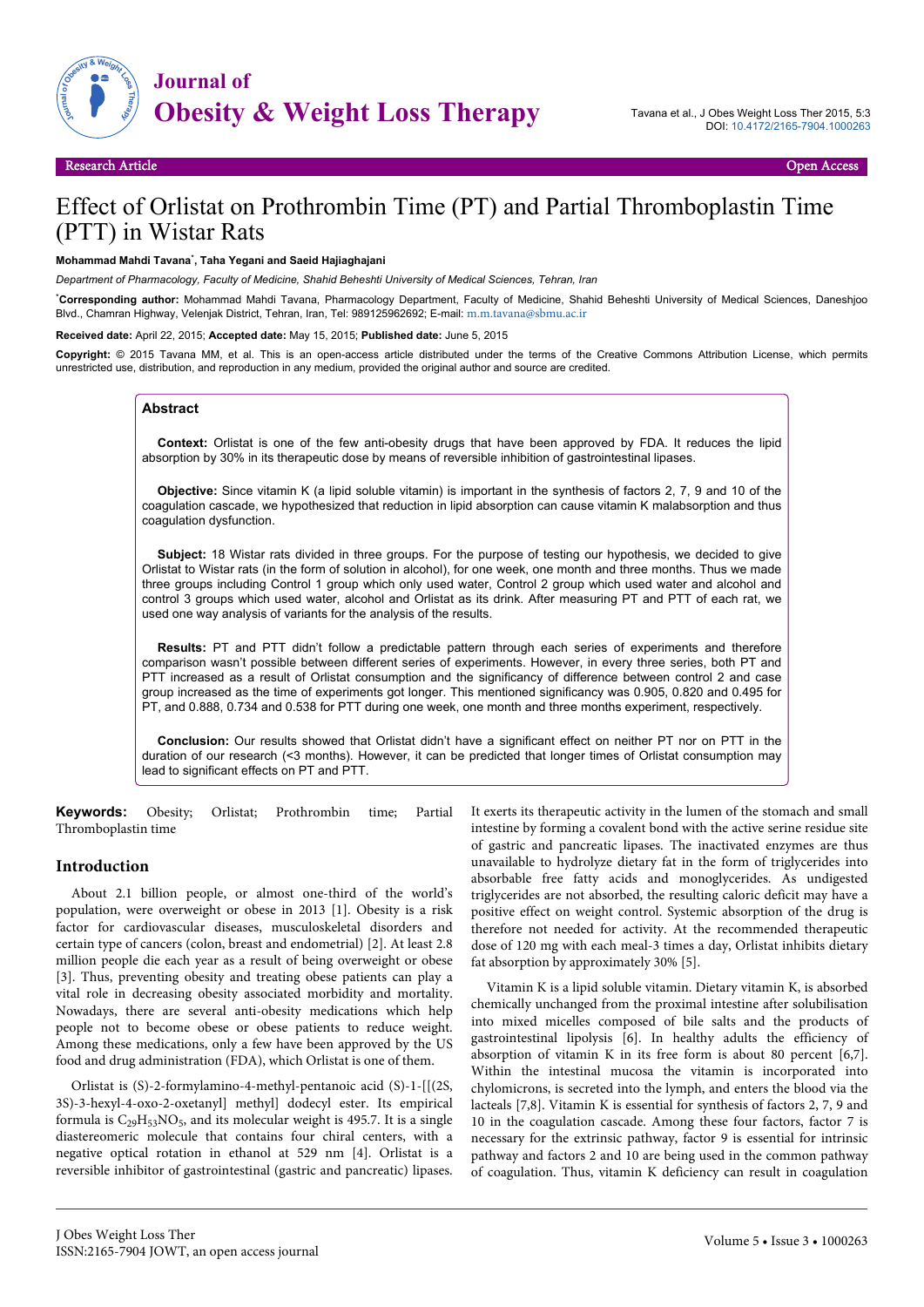## problems. Since prothrombin time (PT) and partial thromboplastin time (PTT) are used to assess the extrinsic and intrinsic pathway respectively, these two measures can be helpful in detecting possible problems in the coagulation cascade.

So we hypothesized that Orlistat, by means of inhibiting the absorption of lipids, can potentially reduce the absorption of vitamin K and possibly making some dysfunctions in the coagulation cascade. Therefore, we decided to give Orlistat to Wistar rats and measure their PT and PTT for assessing any possible coagulation dysfunction.

## **Materials and Methods**

54 male Wistar rats, with the mean age of 8 weeks and mean weight of 300 grams were obtained from the animal house of the Shahid Beheshti University of Medical Sciences, Tehran, Iran. The rats were kept at 12 hours of light and 12 hours of darkness each day with the temperature of 20 degrees centigrade. Every three rats were kept at one cage with same source of food and drink. All the steps of this research were in accordance to European convention for the protection of vertebrate animals used for experimental and other scientific purposes.

We divided these 54 rats into three groups of eighteen rats. After that we put one group for a week, another one for a month and the other one for three months under experiment. Each group were divided into three subgroups of six rats. The first subgroup (control 1) was only given the regular water and food. Since Orlistat isn't soluble in water, we first dissolved it in ethanol and then give the resultant solution to rats. Therefore, the second subgroup (control 2) was given

water and ethanol plus the regular food. The third subgroup (case) were given the Orlistat-ethanol solution (the given solution had same amount of alcohol as the control 2 group) plus the regular food. Each cage, depend on what they should have for drink, were given 100 milliliters of water, 1 milliliter of alcohol and 14 milligrams of Orlistat for each day. After every 3 or 4 days we measured the remainder of the drink of each cage and thus calculating the amount of water, alcohol and drug consumption of each cage.

After the time period for each group was overdue, all the rats of each group were first euthanized separately by Carbon Dioxide. Then immediately after the death of each rat, it was beheaded by a guillotine and the blood was collected in a tube which contained Sodium Citrate as coagulation inhibitor. Then the blood was centrifuged with a rate of 4000 rounds per minute and the resultant plasma was obtained with a sampler. PT and PTT were then measured for each rat's plasma using Pacific Hemostasis® PT and PTT reagents.

For the analysis of the results, we used one-way analysis of variants (one-way ANOVA) and Tukey's test in SPSS software. Our confidence interval was 95%.

## **Results**

A one-way analysis of variants (one-way ANOVA) was conducted between groups in the same time period of drug consumption and between case groups in different time periods of drug consumption. Comparison was made using Tukey's test which results can be seen in Table 1 for PT and Table 2 for PTT.

| Groups being compared                    | <b>Mean difference</b> | 95% Confidence interval for mean | Significant? |
|------------------------------------------|------------------------|----------------------------------|--------------|
| Control 1 vs. Control 2 (One Week)       | 1.333                  | $-5.543$ to 8.210                | No           |
| Control 1 vs. Case (One Week)            | 1.333                  | $-5.543$ to 8.210                | No           |
| Control 2 vs. Case (One Week)            | 0.5                    | -9.569 to 10.57                  | No           |
| Control 1 vs. Control 2 (One Month)      | $-4.167$               | $-14.66$ to 6.327                | No           |
| Control 1 vs. Case (One Month)           | $-5.833$               | -21.41 to 9.747                  | No           |
| Control 2 vs. Case (One Month)           | $-1.667$               | $-10.24$ to 6.907                | No           |
| Control 1 vs. Control 2 (Three Months)   | $-2$                   | $-8.083$ to $4.083$              | No           |
| Control 1 vs. Case (Three Months)        | $-3.5$                 | -9.922 to 2.922                  | No           |
| Control 2 vs. Case (Three Months)        | $-1.5$                 | -7.922 to 4.922                  | No           |
| Case (One Week) vs. Case (One Month)     | $-7.333$               | -21.31 to 6.642                  | No           |
| Case (One Week) vs. Case (Three Months)  | $-5.167$               | -11.67 to 1.335                  | No.          |
| Case (One Month) vs. Case (Three Months) | 3.167                  | $-20.31$ to $26.64$              | No           |

## Table 1: Results of Tukey's test for PT.

| Groups being compared              | Mean difference | 95% Confidence interval for mean | Siginificant? |
|------------------------------------|-----------------|----------------------------------|---------------|
| Control 1 vs. Control 2 (One Week) | 2.5             | -9.329 to 14.33                  | No            |
| Control 1 vs. Case (One Week)      | 0.8333          | $-13.88$ to $15.55$              | No            |
| Control 2 vs. Case (One Week)      | $-1.667$        | $-11.73$ to 8.396                | No            |

#### Page 2 of 4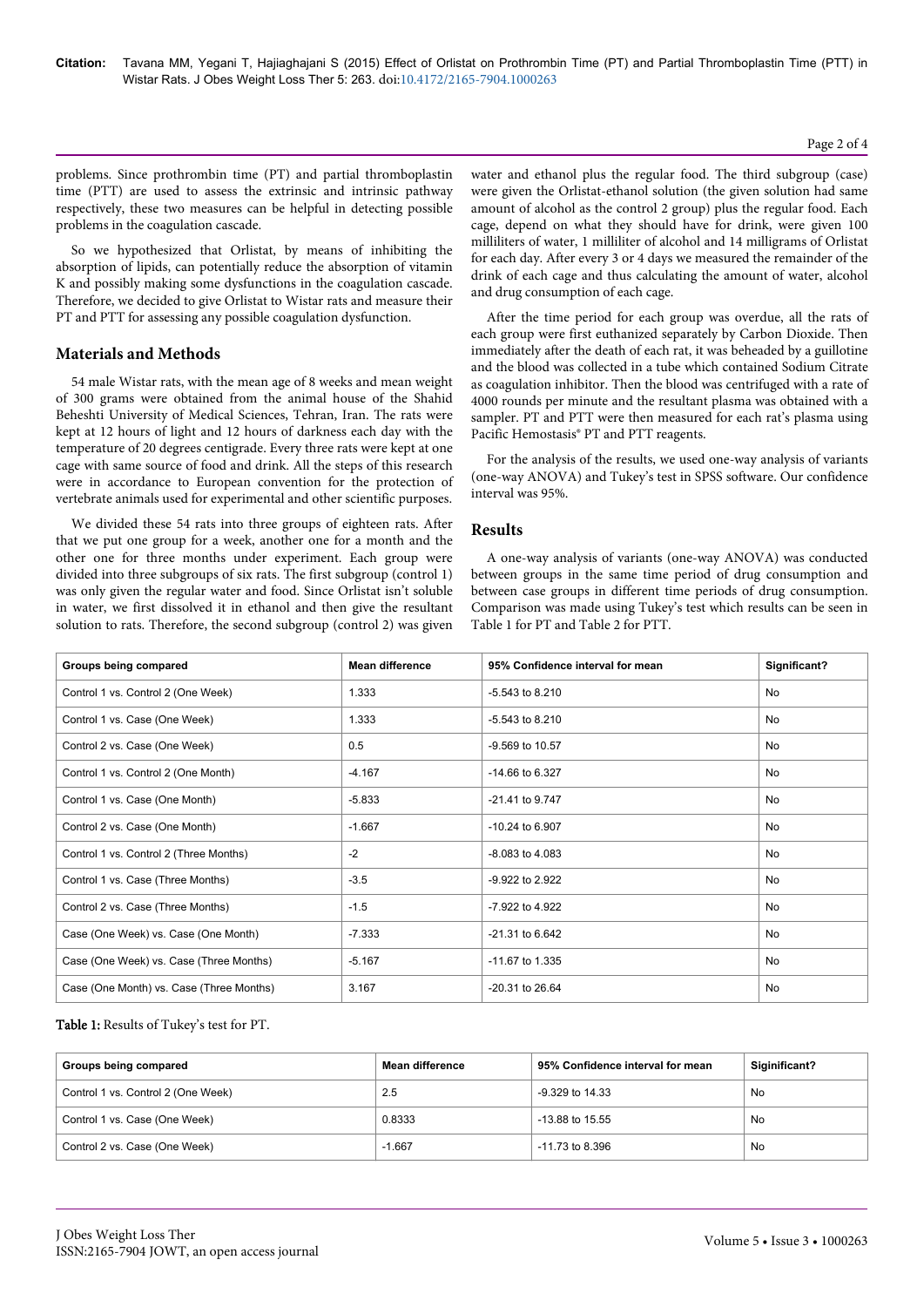| Control 1 vs. Control 2 (One Month)      | 0.5      | $-28.59$ to $29.59$ | No |
|------------------------------------------|----------|---------------------|----|
| Control 1 vs. Case (One Month)           | $-5.333$ | $-54.09$ to $43.42$ | No |
| Control 2 vs. Case (One Month)           | $-5.833$ | $-38.39$ to $26.72$ | No |
| Control 1 vs. Control 2 (Three Months)   | 4.167    | $-18.23$ to 26.57   | No |
| Control 1 vs. Case (Three Months)        | 7.833    | $-4.976$ to 20.64   | No |
| Control 2 vs. Case (Three Months)        | 3.667    | $-14.70$ to 22.03   | No |
| Case (One Week) vs. Case (One Month)     | $-9.667$ | $-51.40$ to 32.07   | No |
| Case (One Week) vs. Case (Three Months)  | 2.5      | -9.902 to 14.90     | No |
| Case (One Month) vs. Case (Three Months) | 12.17    | $-33.55$ to 57.88   | No |

Table 2: Results of Tukey's test for PTT.

Also a comparison was made between means of PT and PTT in different time periods which can be seen in Figures 1 and 2, respectively.



# **Discussion and Conclusion**

Our research shows that Orlistat increases PT in every three experiments, whereas alcohol decreased PT in the one week experiment and increased PT in the one month and three months experiments. The pattern of PT change with alcohol consumption didn't follow a predictable pattern through time, thus PTs of the case groups didn't follow a predictable pattern, too (Figure 1). Therefore, comparison between prothrombin times in groups with different times of Orlistat consumption was not possible. However, the amount of significancy of differences between control 2 and case groups in three given times were comparable (Figure 2).

Our research also shows that Orlistat increased PTT and alcohol decreased PTT in every three experiments, but the increases were stronger than the decreases. The pattern of PTT change with alcohol consumption didn't follow a predictable pattern through time, thus PTTs of the case groups didn't follow a predictable pattern, too.

Therefore, comparison between partial thromboplastin times in groups with different times of Orlistat consumption was not possible.

However, the amount of significancy of differences between control 2 and case groups in three given times were comparable.



There was a study on effects of Orlistat on fat-soluble vitamins in obese adolescents which showed that Orlistat causes non-significant reduction in vitamin K absorption. This study also showed that Orlistat causes a non-significant increase in prothrombin time (PT) [9]. However we think that this research has some problems:

Orlistat is approved by FDA for adults over 18 years old [10], but this study used adolescents with average age of 14.8 years old. Therefore results of this study can't be distributed to the group of people who take Orlistat.

This study used a sample of only 17 adolescents, which included 8 Caucasians and 9 African Americans. The small Size of the sample (knowing that there are substantial genetic differences among humans) in addition to the difference among the race of the participants can make the results doubtful.